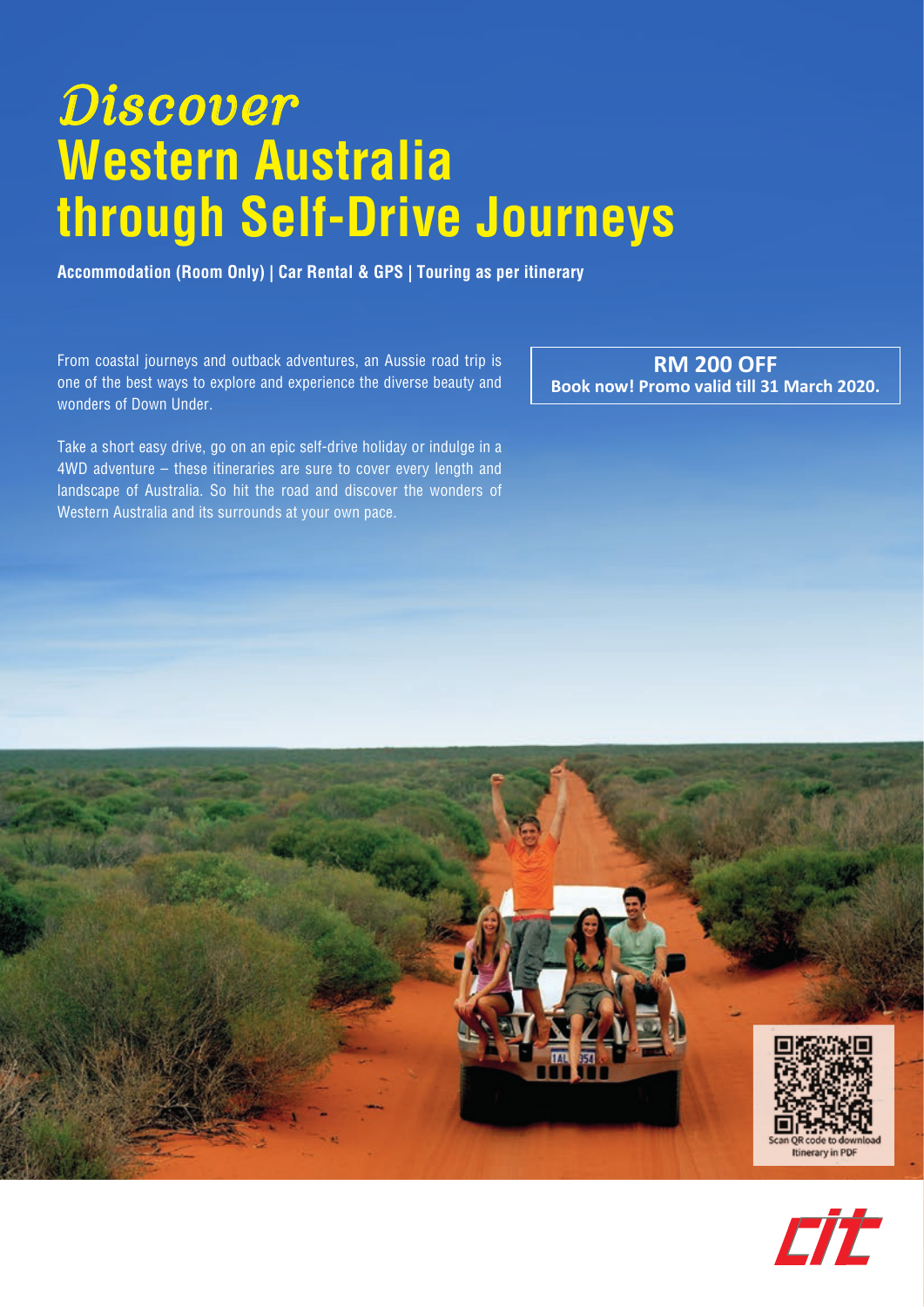## Self-Drive Journeys



Discover the best of the West Coast, as you travel from Perth to Kalbarri.

#### **Day 1: Perth to Geraldton (417 km)**

Travel to Cervantes and the Nambung National Park. From Cervantes it's only a short drive to the Pinnacles in the Nambung National Park. Travel on to Geraldton via Greenough. Geraldton is the main port and administration centre of the mid-west region. Geraldton has year-round sunny climate and mild winters which makes it one of Western Australia's most popular holiday destinations. Geraldton and the surrounding districts are noted for the beautiful wild spring flowers and the country side.

#### **Day 2: Geraldton to Monkey Mia (433 km)**

From Geraldton continue the drive north on the North West Coastal Highway to Monkey Mia. At Monkey Mia, see such sights as Hamelin Pool, a marine reserve that contains the world's best known colony of stromatolites. We suggest you also make a stop at the stunning 110km long Shell Beach. From Denham it is 27 km north-east by sealed road to Monkey Mia.

#### **Day 3: Monkey Mia**

It's time to take a day of rest, to relax and enjoy this beautiful area. Visit the dolphins or just relax on the fantastic beaches. There are also boat tours which leave Monkey Mia to view the dugongs or 'sea cows' which graze among the seagrass beds.

#### **Day 4: Monkey Mia to Kalbarri (399 km)**

Today head back out to the highway and turn south. Travel along the North West coastal Highway to the Kalbarri National Park and then to Kalbarri. This afternoon we suggest a trip to Kalbarri National Park and Murchison River, with its spectacular gorges & abundant wildflowers. Kalbarri is a scenic coastal village on the estuary of the Murchison River.

#### **Day 5: Kalbarri to Perth (586 km or 657 km)**

You have a choice of two routes today. The shorter route will take you south to Geraldton then along the Brand Highway directly to Perth. We recommend that you stop for the afternoon in the Swan Valley, just north of the city for wine tasting and afternoon tea. The second route takes you inland to the towns of Mingenew and Moora with a recommended stop at New Norcia to visit the Benedictine Mission. Continue to Perth via the Great Northern and Great Eastern Highways. Note your car is booked until tomorrow and should be dropped off at the city or airport, by the same time as it was picked up on Day 1, to avoid any additional charges.

#### **PACKAGE INCLUSIONS**

- 4 nights' accommodation (Room Only)
- 5 days Avis car rental with GPS
- Co-pilot self-drive kit
- Touring as per itinerary

**709**per person \*price above quoted based on twin sharing from AUD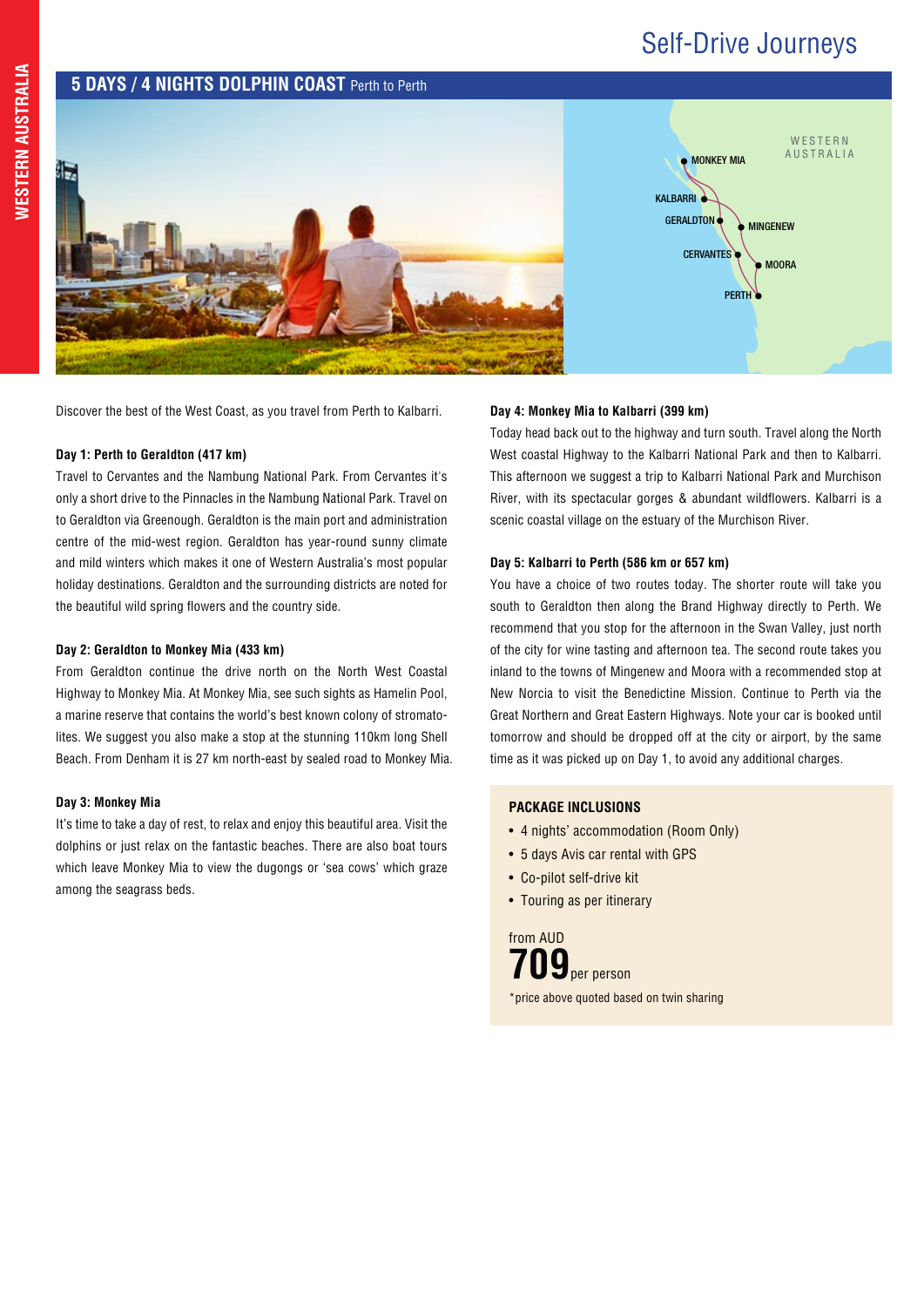# Self-Drive Journeys

### **9 DAYS / 8NIGHT SOUTHERN EXPERIENCE** Perth to Perth



#### **DAY 01: Perth to Margaret River (270 km)**

Collect your vehicle from Perth and travel south along the Bussell Highway to the Margaret River Wine Region. Explore the picturesque coastline including Cape Naturaliste Lighthouse and Ngilgi Cave near Yallingup en route to the Margaret River Township.

#### **DAY 02: Margaret River**

Take your time as you explore the Margaret River Wine Region. There are dozens of wineries and local food producers to visit, beaches to relax on and national parks to explore.

#### **DAY 03: Margaret River to Pemberton (135 km)**

Visit Cape Leeuwin Lighthouse, and then continue to the tall timber towns of Manjimup and Pemberton. This afternoon see the spectacular Karri trees in Gloucester National Park.

#### **DAY 04: Pemberton to Albany (240 km)**

Depart Pemberton for the world famous Valley of the Giants Tree Top Walk in Walpole-Nornalup National Park. Driving along the coast, stop at the stunning Greens Pool near Denmark before continuing on to Albany.

#### **DAY 05: Albany**

Explore Western Australia's oldest town, Albany. There are plenty of things to see and do including Whale World, The Gap, Natural Bridge and Albany Wind Farm.

#### **DAY 06: Albany to Esperance (483 km)**

Follow the coastline to the beautiful beaches of Esperance.

#### **DAY 07: Esperance**

Enjoy the crystal blue waters and spectacular sights of Cape Le Grand National Park. Cruise through the Recherche Archipelago or take the 40 kilometre Great Ocean Drive, stopping at the amazing Pink Lake and the Wind Farm.

#### **DAY 08: Esperance to Kalgoorlie (392 km)**

Today make your way to the historic mining town of Kalgoorlie and visit The Miners Hall of Fame.

#### **DAY 09: Kalgoorlie to Perth (593 km)**

Make your way back to Perth by heading west via Coolgardie, Southern Cross and the bustling town of Northam. Your car is booked until tomorrow and should be returned to either the city or airport depot by the same time as it was picked up on day 1 to avoid any additional charges.

#### **PACKAGE INCLUSIONS**

- 8 nights' accommodation (Room Only)
- 9 days Avis car rental with GPS
- Co-pilot self-drive kit
- Touring as per itinerary

**1,099**per person \*price above quoted based on twin sharing from AUD